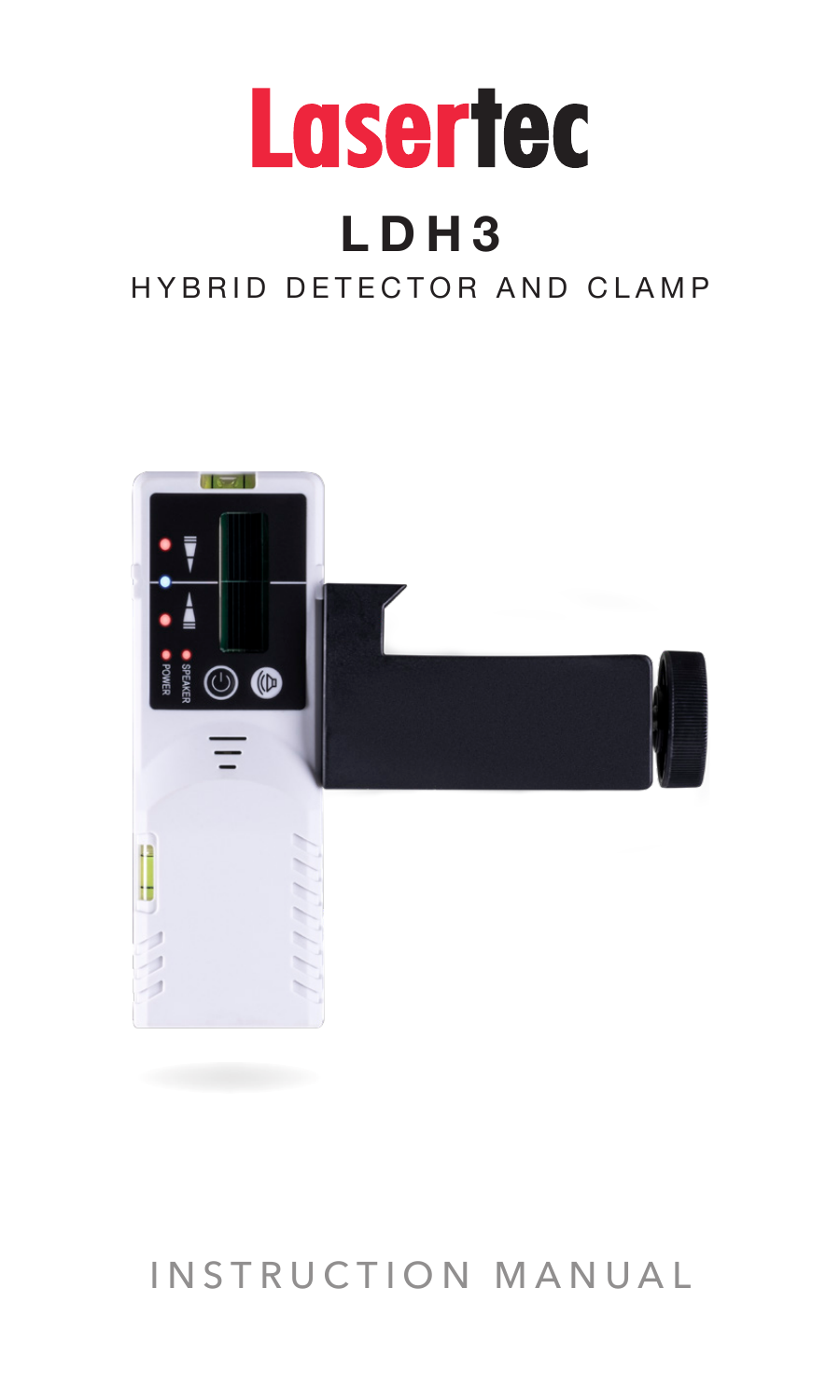# **SAFETY**

Read the following safety instructions before attempting to operate this product.

#### **SAVE ALL WARNINGS AND INSTRUCTIONS FOR FUTURE REFERENCE.**

### **WARNING: Read and understand all instructions.**

- Use the detector only with the specifically designated battery.
- Store the detector out of reach of children and other untrained persons.
- . Use only accessories that are recommended for your model

▪ Tool service must be performed only by qualified repair personnel. Repairs, service or maintenance performed by unqualified personnel will void the warranty. Only approved and authorised service technicians can carry out warranty repairs.

### **WARNING: DO NOT DISASSEMBLE THE DETECTOR.**

There are no user serviceable parts inside. Disassembling the detector will void all warranties on the product. Do not modify the product in any way.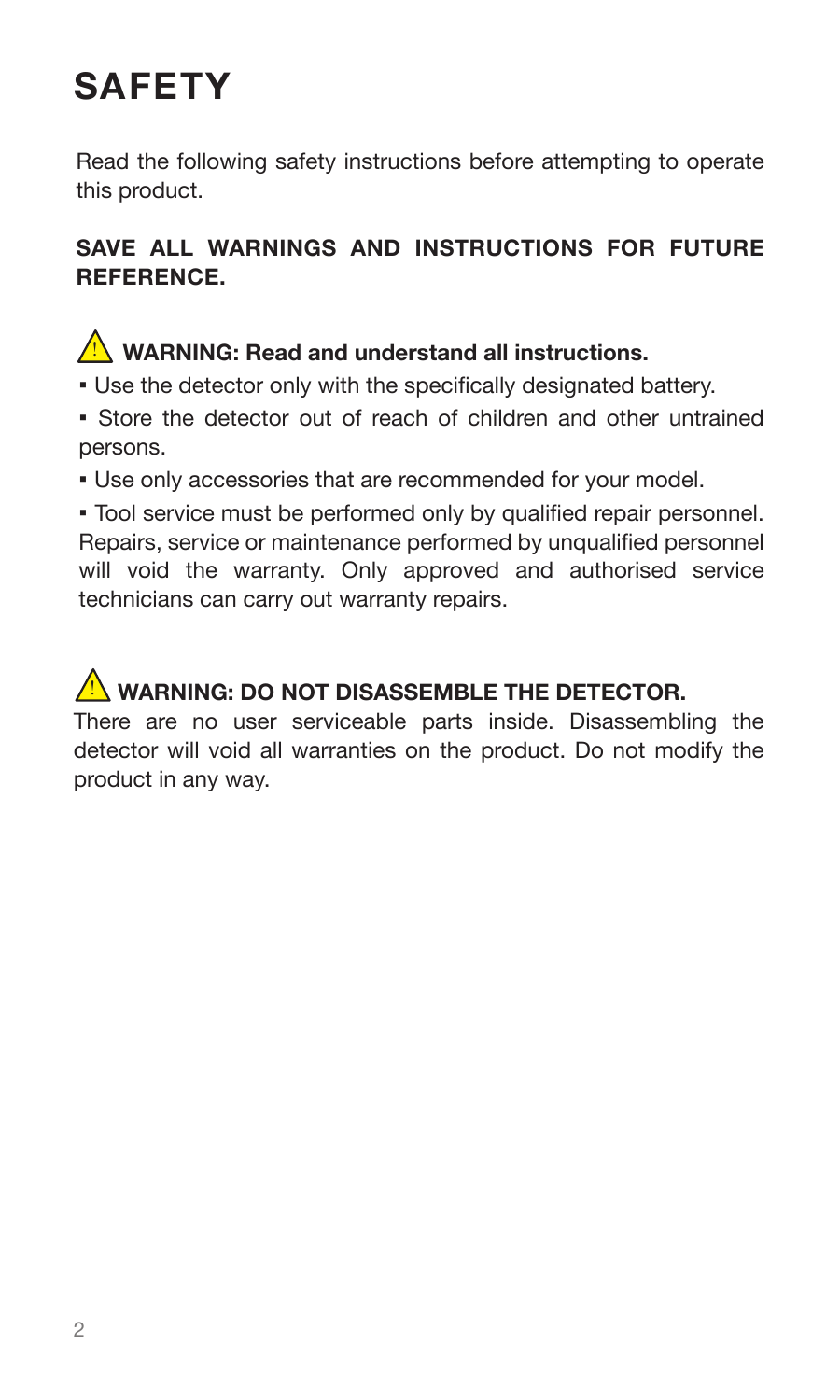# **ITEM CHECKLIST**

Please ensure the following items are included with your detector. If anything is missing please contact your retailer.



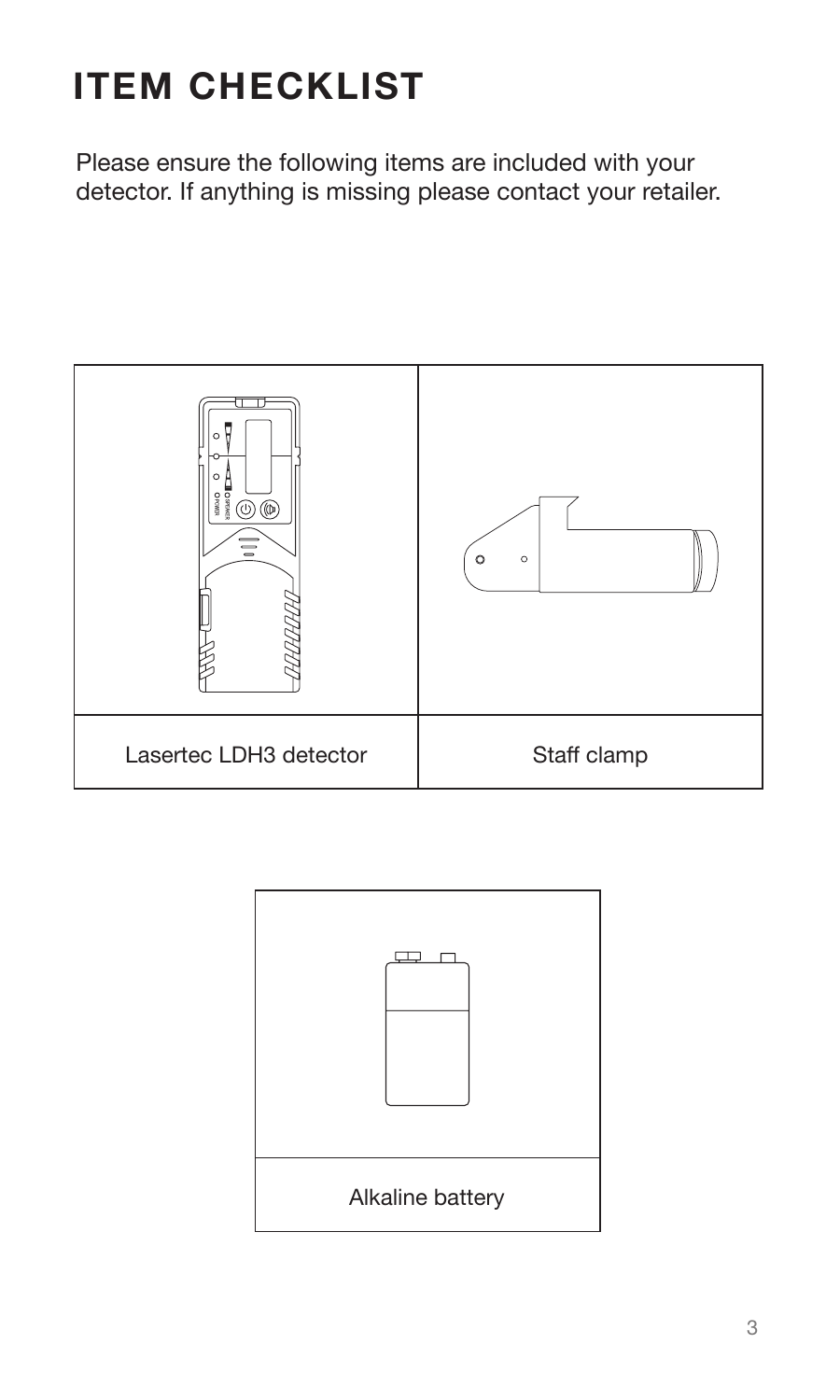# **PRODUCT OVERVIEW**

### **DETECTOR FRONT**

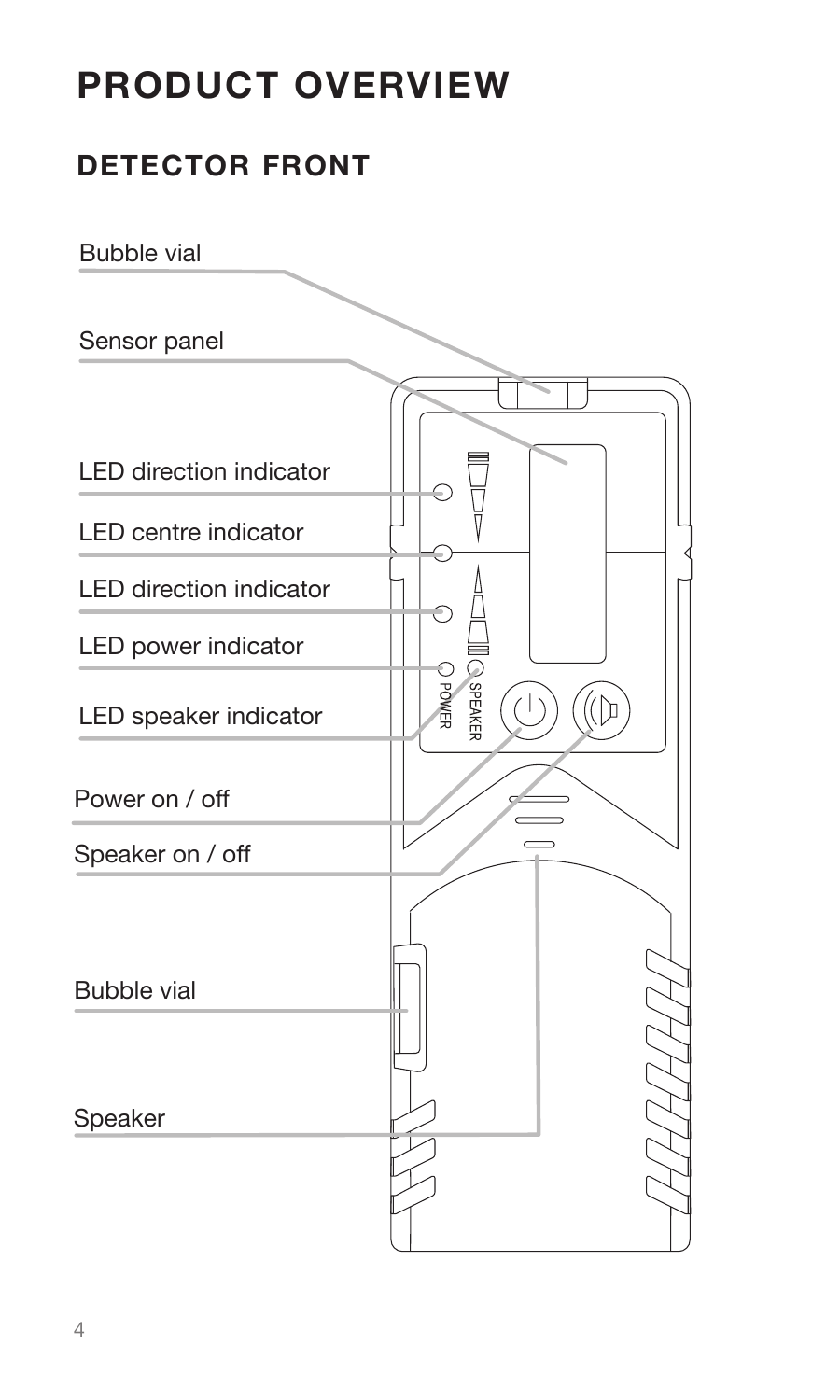### **DETECTOR BACK**

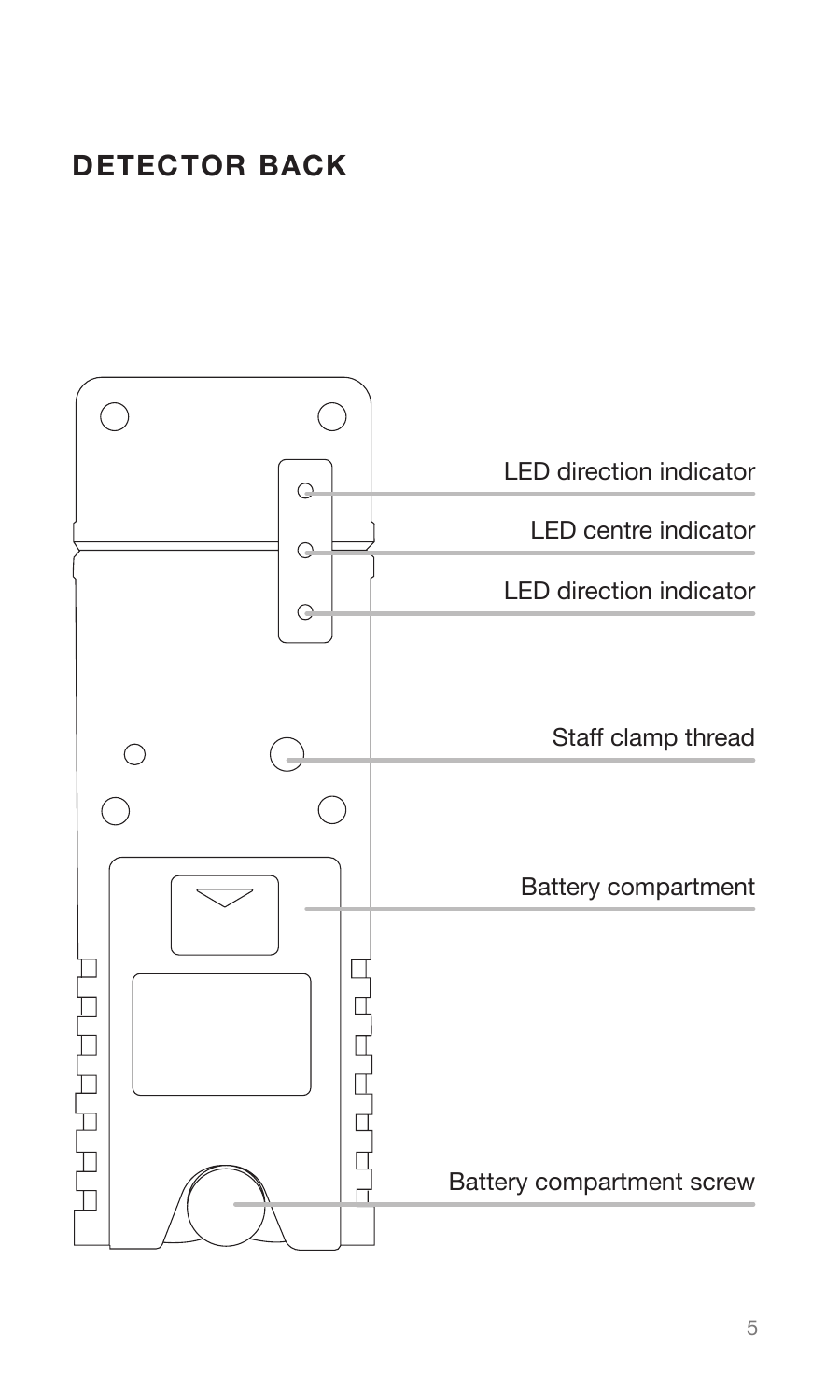# **USING YOUR DETECTOR**

### **POWER SUPPLY**

▪ The instrument is supplied with one 9v alkaline battery as its standard power source.

#### **Removing & inserting the alkaline battery**

▪ Unscrew the battery compartment screw and remove the battery cover door and the battery.

▪ Insert the battery according to polarity and replace the battery door.

### **SET UP**

#### **Mounting the staff clamp**

- Insert the staff clamp screw into the staff clamp thread.
- Rotate the nut until the clamp is secured in place.

### **OPERATION**

#### **Powering on**

▪ Switch the detector on by pressing the *power* button. The speaker will emit a small tone to indicate the instrument is operating.

#### **Speaker function**

▪ Press the *speaker* button to turn the speaker off. Press again to turn the speaker on and cycle between the speaker volumes.

#### **Operation with a multi-line laser level**

▪ Move the detector into the path of the laser beam.

▪ Hold the detector upright for horizontal beams or rotate 90° for vertical beams.

▪ The LED direction indicators will indicate the position of the laser beam. The centre LED will indicate alignment with the beam.

**i**

This instrument is compatible with all *Lasertec* red and green beam multi-line laser levels with detector capability and most 3rd party red and green beam laser levels with detector capability. Check the instruction manual of your laser level for more information on setting up the laser level for detecetor use.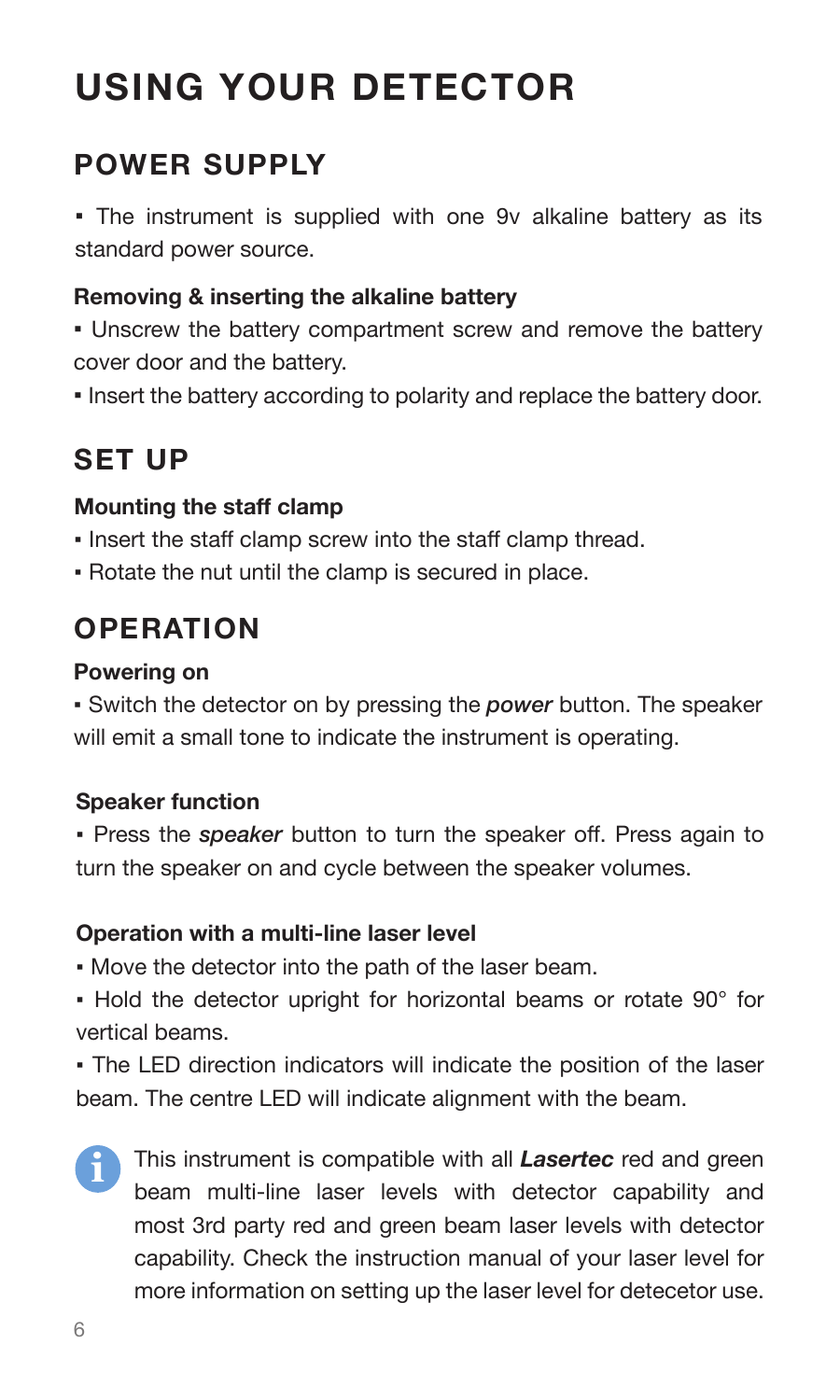

Detector position for horizontal beams



Detector position for vertical beams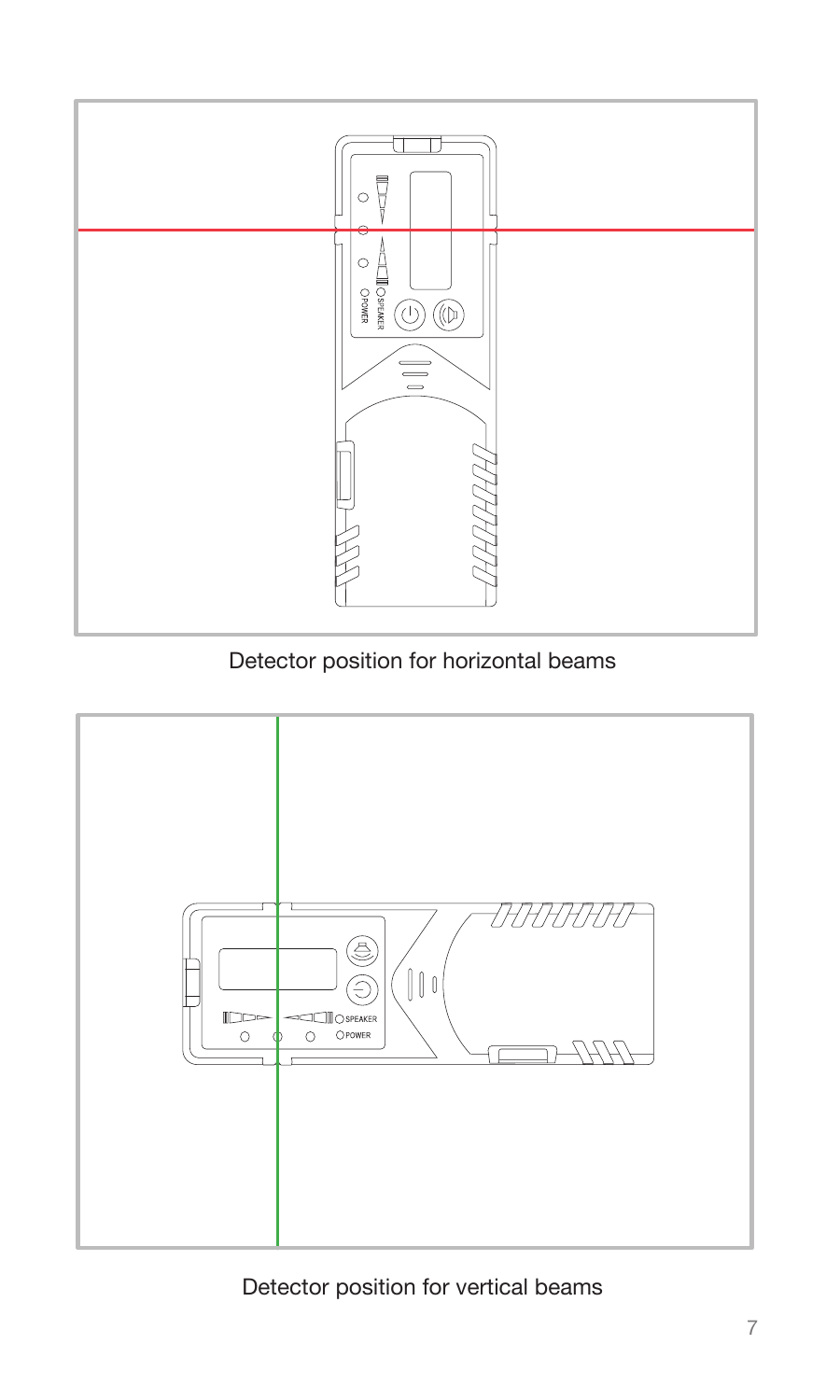# **WARRANTY**

#### **The Lasertec LDH3 comes with a 1 year manufacturers warranty.**

#### AUSTRALIA

"Our goods come with guarantees that cannot be excluded under the Australian Consumer Law. You are entitled to a replacement or refund for a major failure and for compensation for any other reasonably foreseeable loss or damage. You are also entitled to have the goods repaired or replaced if the goods fail to be of acceptable quality and the failure does not amount to a major failure."

For more information please visit consumerlaw.gov.au

NEW ZEALAND For more information please visit consumerprotection.govt.nz

# **CUSTOMER SUPPORT**

To assist you with any queries or technical questions please contact customer support

**Australia: 1300 658 338 New Zealand: 0800 367 527**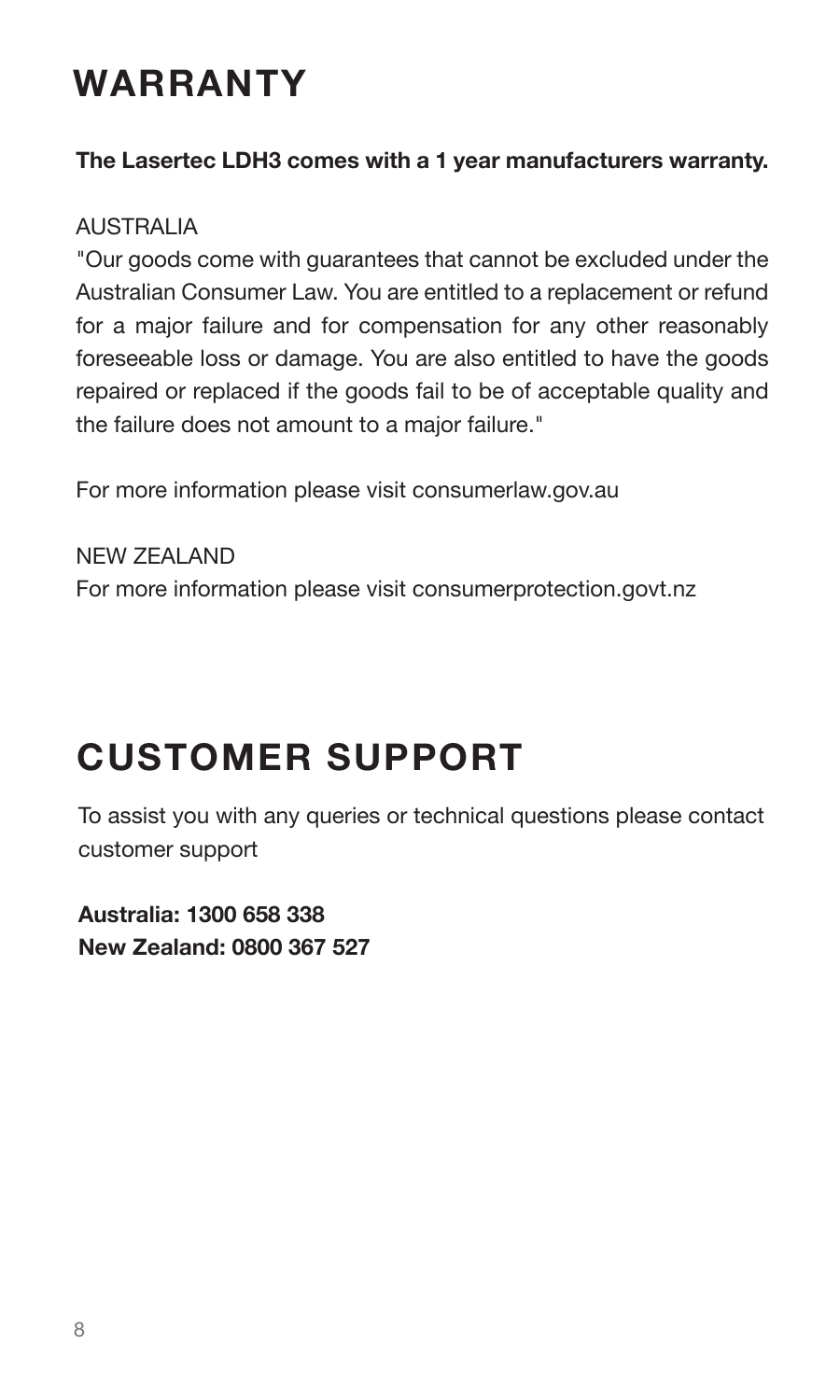# **SPECIFICATIONS**

| <b>Specifications</b>     | <b>Lasertec LDH3</b>      |
|---------------------------|---------------------------|
| Product code              | 91820                     |
| Warranty                  | 1 Year                    |
| Speaker decibel (maximum) | 70                        |
| Battery type              | 1x.9v                     |
| Weight (kg)               | 0.159                     |
| Dimensions (mm)           | $159 \times 55 \times 20$ |